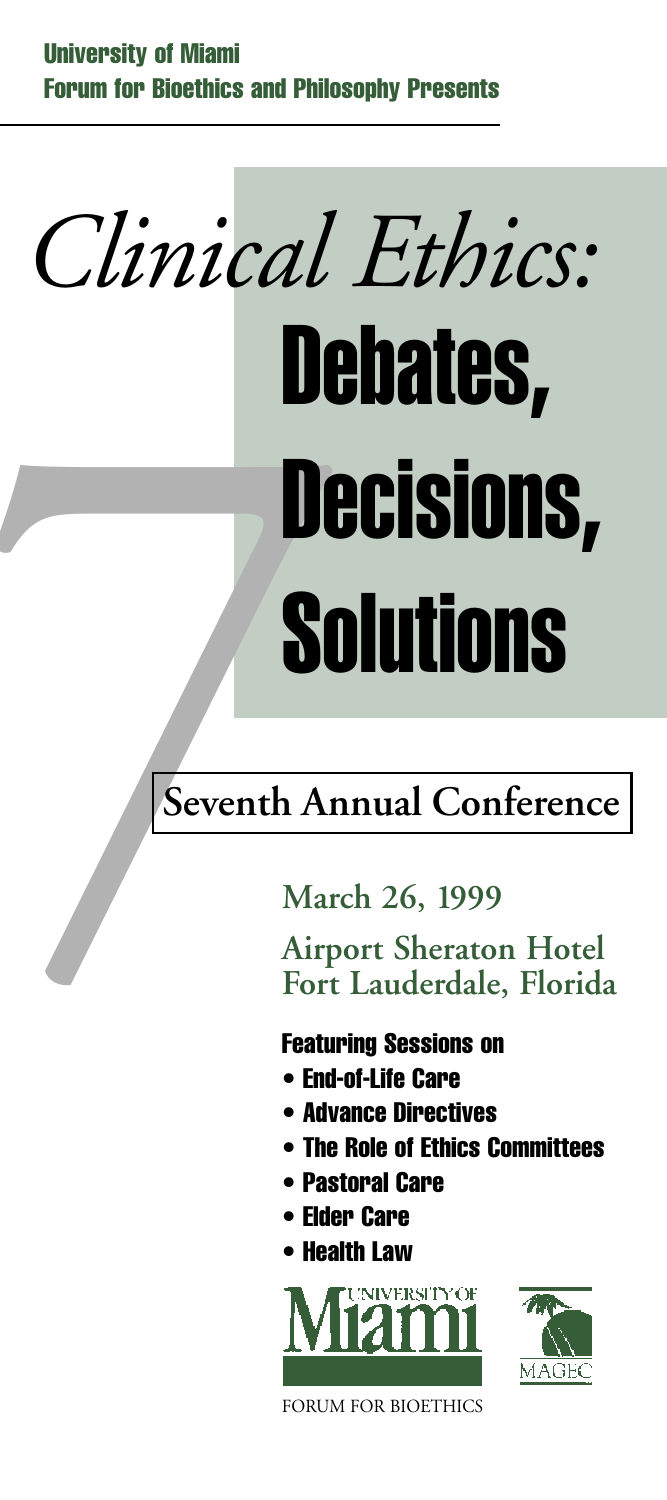#### **Overview**

| <b>Clinical Ethics:</b><br>Debates,<br><b>Decisions,</b><br><b>Solutions</b> | Ethical challenges facing health profes-<br>sionals have never been more important<br>or more numerous. From end-of-life<br>issues to the role of ethics committees, it<br>is clear that bioethics - and bioethics<br>education – must be assigned the greatest<br>possible roles in the daily lives of individual<br>professionals and their institutions.                                                                                                                                                                        |
|------------------------------------------------------------------------------|------------------------------------------------------------------------------------------------------------------------------------------------------------------------------------------------------------------------------------------------------------------------------------------------------------------------------------------------------------------------------------------------------------------------------------------------------------------------------------------------------------------------------------|
| <b>Course</b><br><b>Objectives</b>                                           | Upon completion of this program<br>participants will<br>• Have a better understanding of the role<br>and importance of bioethics in clinical<br>and institutional decision making,<br>especially in end-of-life issues and<br>regarding elder care.<br>· Be better able to identify ethical<br>challenges and issues in clinical practice,<br>pastoral care, health law and the role of<br>institutional ethics committees.<br>· Be better able to articulate ethically<br>optimized solutions in clinical and<br>social contexts. |
| <b>Collaboration</b><br>with MAGEC                                           | This year's conference is offered in con-<br>junction with the Miami Area Geriatric<br>Education Center (MAGEC), a consor-<br>tium of educators from the University of<br>Miami, the Miami Veterans Affairs<br>Medical Center, Barry University,<br>Florida International University, Nova<br>Southeastern University and the Miami-<br>Dade County Area Health Education<br>Center (AHEC).<br>For more information about MAGEC's<br>3-day conference, call 305-243-6270.                                                          |
| <b>Accreditation</b>                                                         | The University of Miami School of<br>Medicine is accredited by the Accreditation<br>Council for Continuing Medical<br>Education to sponsor continuing medical<br>education for physicians.                                                                                                                                                                                                                                                                                                                                         |
| <b>Faculty</b><br><b>Disclosure</b>                                          | The University of Miami School of<br>Medicine, in accordance with Accreditation<br>requirements, will disclose any significant<br>financial interest or other relationship<br>with the manufacturer(s) of any commer-<br>cial product(s) and/or provider(s) of<br>commercial services discussed in an<br>educational presentation and with any<br>commercial supporters of the activity.                                                                                                                                           |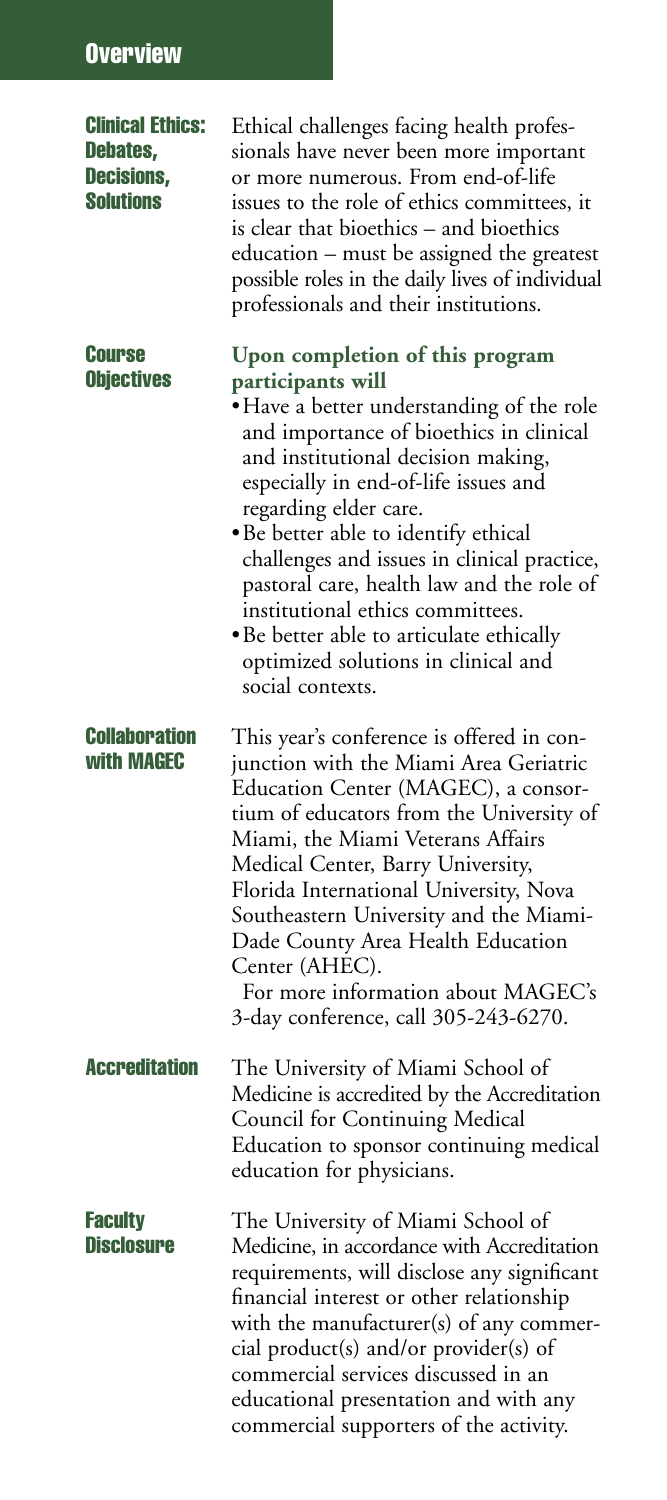#### **Credit Hours**

- •The University of Miami School of Medicine designates this educational activity for a maximum of 6.5 hours in category 1 credit towards the AMA Physician's Recognition Award. Each physician should only claim those hours of credit that he/she actually spent in the educational activity.
- •This program meets the criteria for 6 contact hours for nurses. CEUs will be awarded through the University of Miami School of Nursing (FSBN) Provider #27U0166.
- •The Dade County Area Health Education Center is an approved provider (CM-660 Exp.1/2001) for continuing education for social workers, marriage and family therapists and mental health counselors. This program has been approved for 6 contact hours.
- •Attorneys: This program has been approved by the Florida Bar for 7.5 general Continuing Legal Education (CLE) credit hours, including 5 hours in ethics, and the following maximum certifications: 5.5 hours in elder law, 3.5 hours in appellate practice, 3.5 hours in civil trial, and 2.5 hours in wills, trusts & estates, under course # 6145-1.
- •The Division of Psychology, Department of Psychiatry and Behavioral Sciences, University of Miami/Jackson Memorial Medical Center, is an APA approved internship program. This program is acceptable for a maximum of 6.5 credit hours for Florida psychologists.
- •This program has been approved for 6 hours by the Commission for Case Manager Certification (CCMC).
- •This program meets the criteria set by the Florida Board of Nursing Home Administrators, Agency for Health Care Administration for 7 CEUs in the domain of Resident Care stated in Rule 59T-15.002.
- •Florida International University is an approved provider for occupational therapy CEUs. This program is worth 7 CEUs.
- •The Commission on Dietetic Registration is an approved provider of continuing education for registered dieticians. This program is approved for 6 contact hours and applies for all RDs and LDs. The State of Florida accepts CDR credits for all nutritionists.
- •Nova Southeastern University is an approved provider of optometry CEU's. 7 hours of regular continuing education credit have been applied for through the Florida Board of Optometry.
- •Nova Southeastern University College of Pharmacy is approved by the American Council on Pharmaceutical Education as a provider of continuing pharmaceutical education. Up to 6 hours for CEUs for pharmacists can be obtained. ACPE#092-000-98-004-L04.
- •This program meets the criteria for 5.75 contact hours for physical therapists. CEUs will be awarded through the Florida Physical Therapy Association. Accreditation for this course does not necessarily imply the FPTA supports the views of the presenters or the sponsors. FPTA course #CP9032783.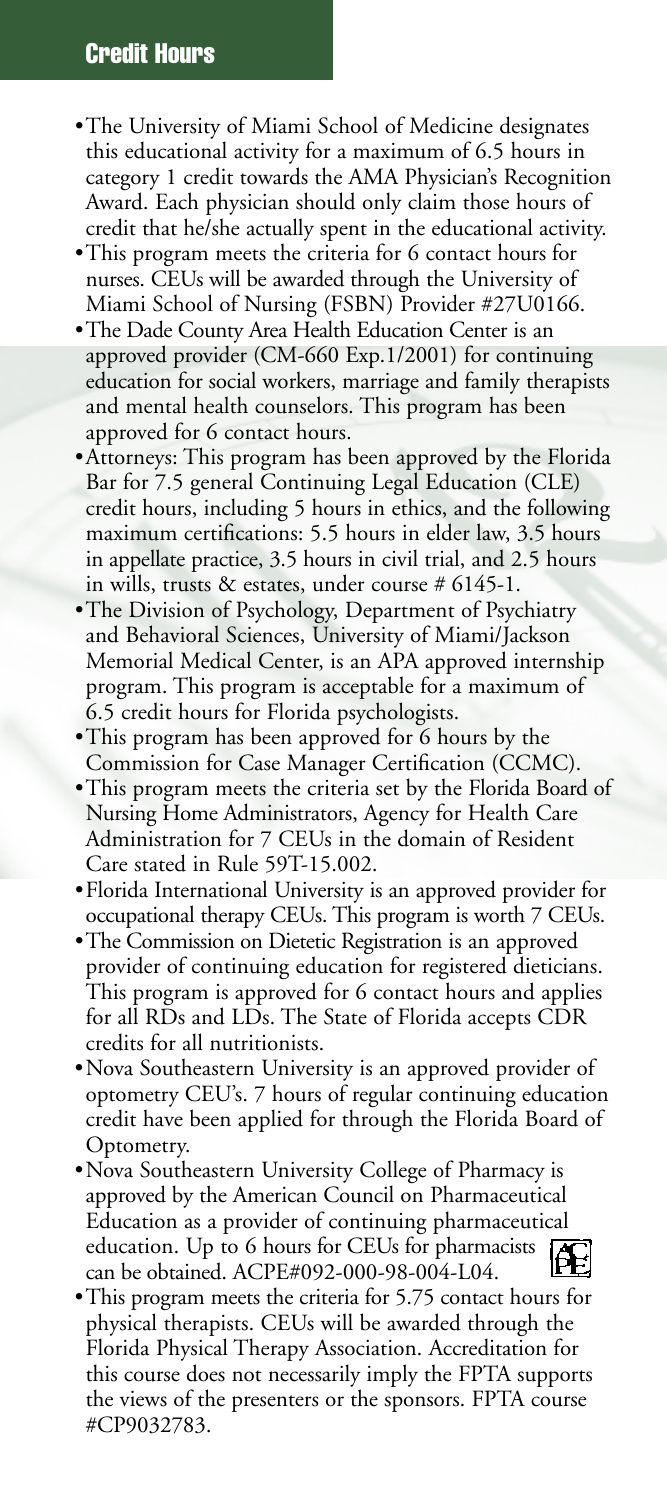| 7:45 - 8:15 a.m.   | <b>Registration and Continental Breakfast</b>                                                                                                                                                                                             |  |  |
|--------------------|-------------------------------------------------------------------------------------------------------------------------------------------------------------------------------------------------------------------------------------------|--|--|
| 8:15 - 8:20 a.m.   | <b>Welcoming Remarks</b><br>Kenneth Goodman, Ph.D.<br>Director, University of Miami Forum for<br>Bioethics and Philosophy<br>Co-Director, UM Programs in Business,<br>Governmental and Professional Ethics                                |  |  |
| 8:20 - 9:10 a.m.   | <b>Eliciting Patient Preferences: Ethics,</b><br><b>Science and Risk</b><br>Kathryn Koch, M.D.<br>Chief, Critical Care<br>University of Florida Health Science Center,<br>Jacksonville                                                    |  |  |
| 9:10 - 10:00 a.m.  | Patient Rights and Faulty Law: The<br>Problem with Florida's Living Will Statute<br>Kenneth Goodman, Ph.D.                                                                                                                                |  |  |
| 10:20 - 11:50 a.m. | <b>Moderated Small-Group Sessions and</b><br><b>South Florida Futility Forum:</b><br>Futility Guidelines-Measuring the Impact<br>(Andy Egol, DO, Baptist Hospital of Miami;<br>and Sonya Albury, MSW, Health Council<br>of South Florida) |  |  |
| 12:00 - 1:00 p.m.  | Lunch                                                                                                                                                                                                                                     |  |  |

#### **CONCURRENT AFTERNOON SESSIONS**

These sessions will run simultaneously. Participants are free to move from track to track and choose presentations of greatest interest.

|                    | <b>Simultaneous Track 1: Advance Directives</b>                                                                                                                                                                                   |  |
|--------------------|-----------------------------------------------------------------------------------------------------------------------------------------------------------------------------------------------------------------------------------|--|
| $1:10 - 2:00$ p.m. | <b>A Skeptical Look at Advance Directives</b><br>Charles M. Culver, M.D., Ph.D.<br>Director, Didactic Education,<br>Physician Assistant Program<br>Barry University                                                               |  |
| $2:10 - 3:00$ p.m. | <b>Preventive Law and Preventive Ethics</b><br>Bruce Winick, J.D.<br>Professor of Law<br>University of Miami Law School<br>and<br>Ben Mulvey, Ph.D.<br>Associate Professor/Director, Liberal Arts<br>Nova Southeastern University |  |
| $3:10 - 4:00$ p.m. | <b>Patient Preferences under Managed Care</b><br>Kathy L. Cerminara, JD<br>Assistant Professor<br>Shepard Broad Law Center<br>Nova Southeastern University                                                                        |  |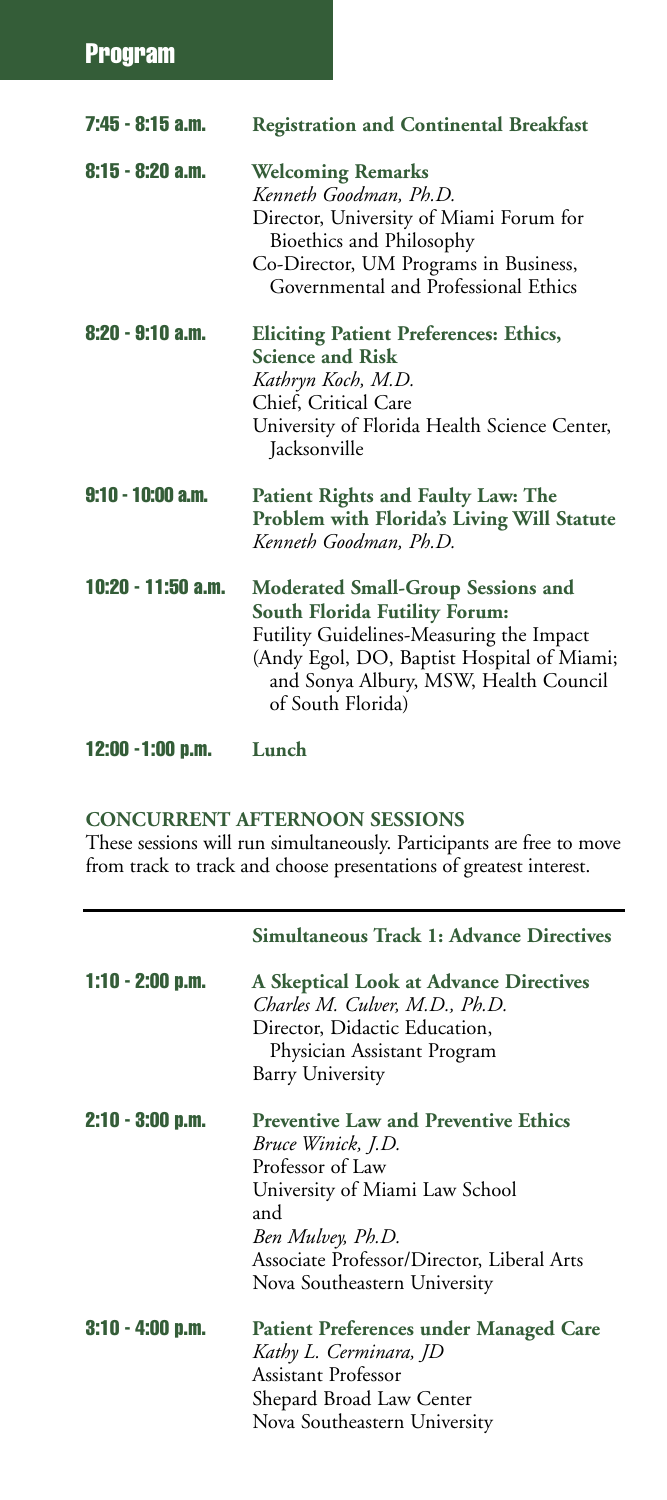|                    | <b>Simultaneous Track 2:</b><br><b>Across the Ethics Spectrum</b>                                                                                                                                                                                                                                                          |  |  |  |
|--------------------|----------------------------------------------------------------------------------------------------------------------------------------------------------------------------------------------------------------------------------------------------------------------------------------------------------------------------|--|--|--|
| $1:10 - 2:00$ p.m. | Ethical and Legal Issues in Guardianship<br>Mervin H. Needell, M.D., M.A.<br>Medical Director,<br>UM Forum for Bioethics<br>and<br>Jane E. Hendricks, J.D.<br>Practice of Law                                                                                                                                              |  |  |  |
| $2:10 - 3:00$ p.m. | Applying Ethics in Geriatric Care<br>June Noel<br>Deputy Secretary,<br>Florida Department of Elder Affairs<br>and<br>Lisa Granville, M.D.<br>Veterans Affairs Medical Center, Miami<br>Director, Geriatric Education,<br>UM Forum for Bioethics                                                                            |  |  |  |
| $3:10 - 4:00$ p.m. | <b>Ethics and Corporate Compliance:</b><br><b>What's an Ethics Committee to Do?</b><br>Anita Cava, J.D.,<br>UM Department of Business Law<br>and Director, Business and Professional Ethics,<br>UM Forum for Bioethics<br>and<br>Bill Nelson, Ph.D.<br><b>Education Director</b><br>National VA Ethics Center,<br>New York |  |  |  |
|                    | Simultaneous Track 3:<br><b>The Role of Pastoral Care</b>                                                                                                                                                                                                                                                                  |  |  |  |
| $1:10 - 2:00$ p.m. | <b>Assisted Suicide</b><br>Convened by The Rev. Raymond Otto, D, Min.<br>Director of Pastoral Care and Supervisor of<br>Clinical Pastoral Education Program,<br>Jackson Memorial Hospital, Miami                                                                                                                           |  |  |  |
| 2:10 - 3:00 p.m.   | <b>Cultural and Religions Differences in</b><br><b>Death and Dying</b><br>Convened by Stephen Sapp, M.Div., Ph.D.<br>Professor and Chair, Department of<br>Religious Studies<br>University of Miami                                                                                                                        |  |  |  |
| $3:10 - 4:00$ p.m. | The Role of Clergy on Ethics Committees<br>Convened by The Rev. Dan McRight, M.Div.<br>Director, Clinical Pastoral Education,<br>Baptist Hospital of Miami                                                                                                                                                                 |  |  |  |
| $4:00$ p.m.        | <b>Evaluations &amp; Adjournment</b>                                                                                                                                                                                                                                                                                       |  |  |  |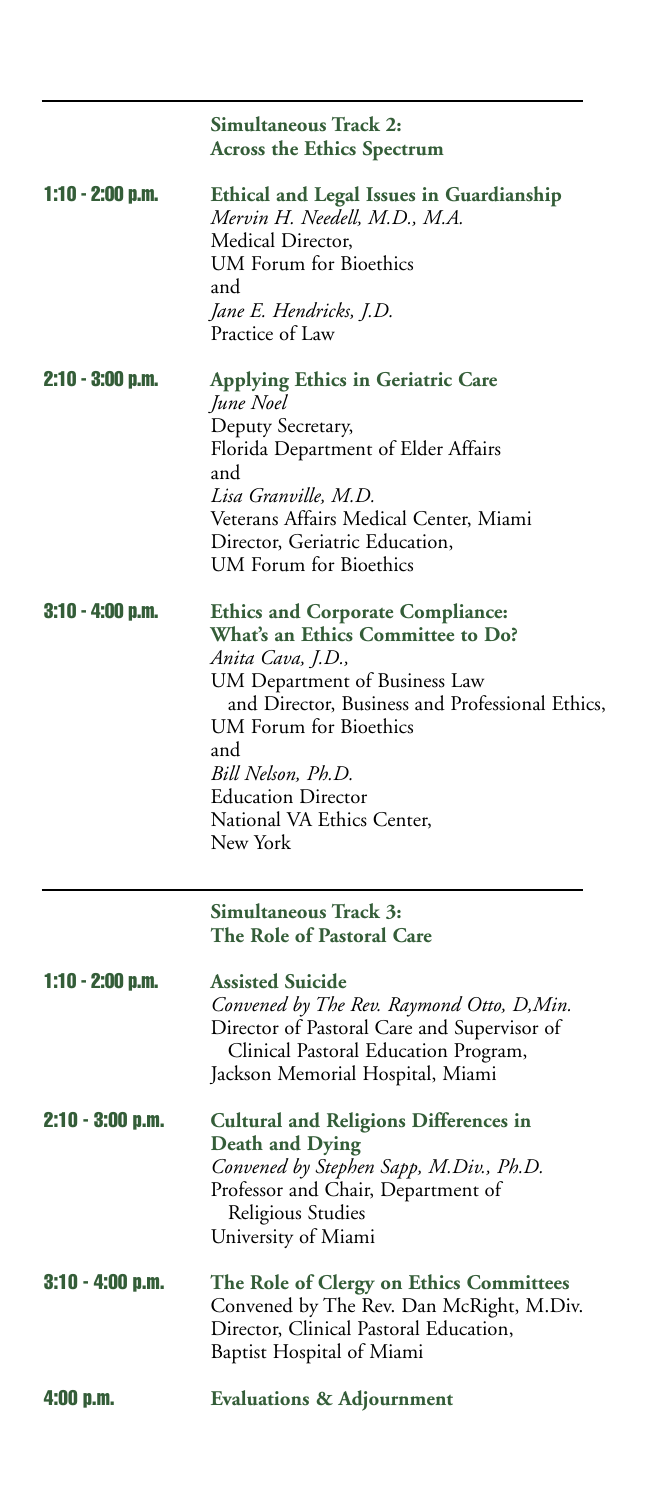

### Jackson Memorial<br>Hospital



RESEARCH SERVICE, MIAMI VAMC S. FLORIDA VA FOUNDATION FOR RESEARCH AND EDUCATION



UNIVERSITY OF MIAMI HOSPITAL AND CLINICS



BAPTIST HOSPITAL OF MIAMI • SOUTH MIAMI HOSPITAL HOMESTEAD HOSPITAL • MARINERS HOSPITAL







**BOCA RATON COMMUNITY HOSPITAL** 







ELDER LAW SECTION



FLORIDA ATLANTIC UNIVERSITY SPECIAL ACADEMIC PARTNER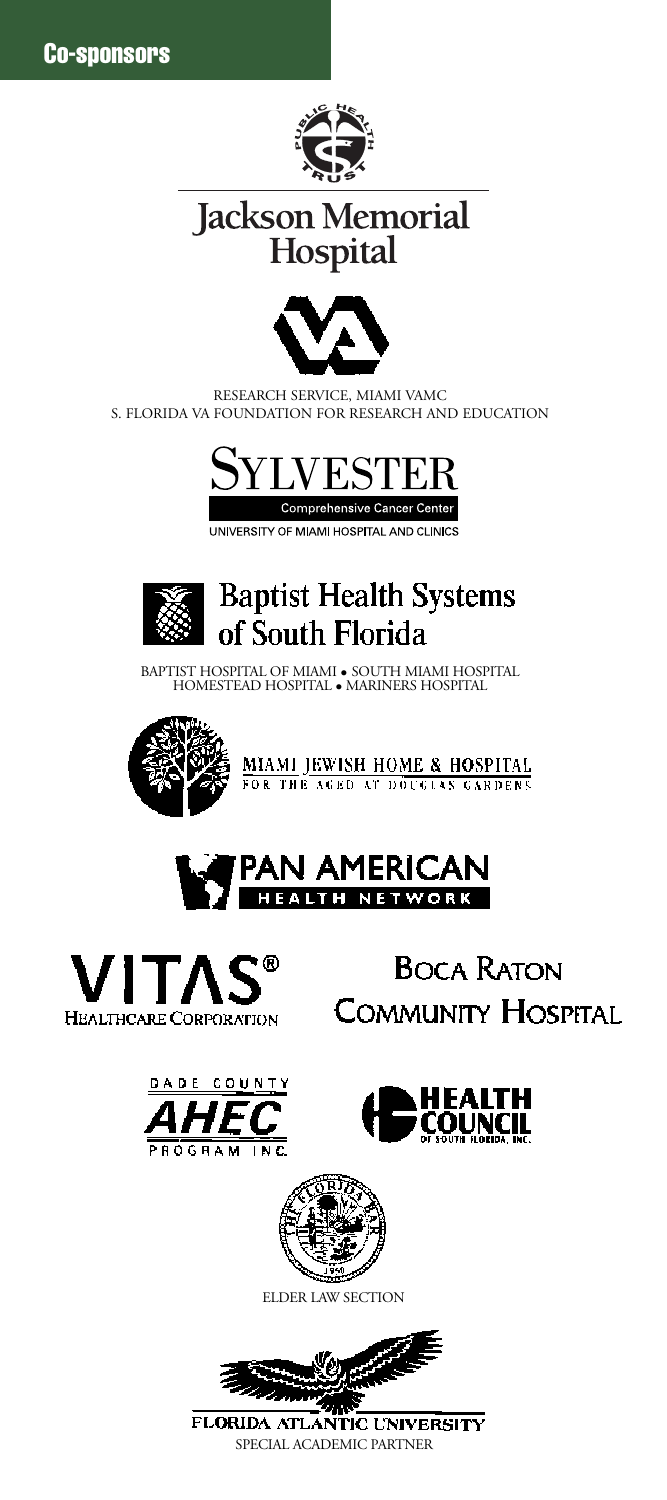#### **Registration Form**

To register, please complete this form and mail it with your check or money order to MAGEC/Ethics, P.O. Box 016960 (M-865), Miami, FL 33101. For information, contact MAGEC at 305-243-6270 or the Forum for Bioethics at 305-243-5723.

| Type of Practice                                                                                                                                                                                                                   | □ Private | $\Box$ Academic | $\Box$ Hospital |
|------------------------------------------------------------------------------------------------------------------------------------------------------------------------------------------------------------------------------------|-----------|-----------------|-----------------|
|                                                                                                                                                                                                                                    |           |                 |                 |
|                                                                                                                                                                                                                                    |           |                 |                 |
| $\blacksquare$ Phone $\blacksquare$                                                                                                                                                                                                |           |                 | $Fax \perp$     |
| <b>Lemail Executive Contract Contract Contract Contract Contract Contract Contract Contract Contract Contract Contract Contract Contract Contract Contract Contract Contract Contract Contract Contract Contract Contract Cont</b> |           |                 |                 |

#### **Course Tuition (check one)**

\$150; postmarked after March 12, 1999, or at the door: \$200. N/C (JMH, VA or UM with fulltime faculty/staff tuition remission). Tuition includes admission to program sessions, continental breakfast, luncheon, refreshment breaks and course syllabus. Refunds will be made only if written notice of cancellation is received before March 12, 1999.

#### **For Further Information, Contact:**

University of Miami Forum for Bioethics P.O. Box 016960 (M-825), Miami, FL 33101 Tel: 305-243-5723; Fax: 305-243-3328; E-mail:ethics@newssun.med.miami.edu

#### **Accommodations and Directions**

The Fort Lauderdale Sheraton Hotel

1825 Griffin Road, Dania, FL 33004

The Sheraton Fort Lauderdale Airport Hotel is southeast of the intersection of I-95 and Griffin Road. Special rates have been established for conference attendees. For hotel reservations, contact the hotel directly and identify yourself as a University of Miami/End of Life Issues conference attendee. Room rates and availability are guaranteed only through March 3, 1999. Reservations: 800-947-8527 or 954-920-3500.

#### **About the Forum for Bioethics and Philosophy**

The University of Miami's Forum for Bioethics and Philosophy is dedicated to education, research and community service in bioethics and related fields. It provides educational and consulting services to numerous health care, government and other organizations. The bioethics program is linked to the university's Programs in Business, Governmental and Professional Ethics. For information about UM ethics training and consulting programs, or to inquire about corporate and philanthropic sponsorship opportunities, call 305-243-5723.